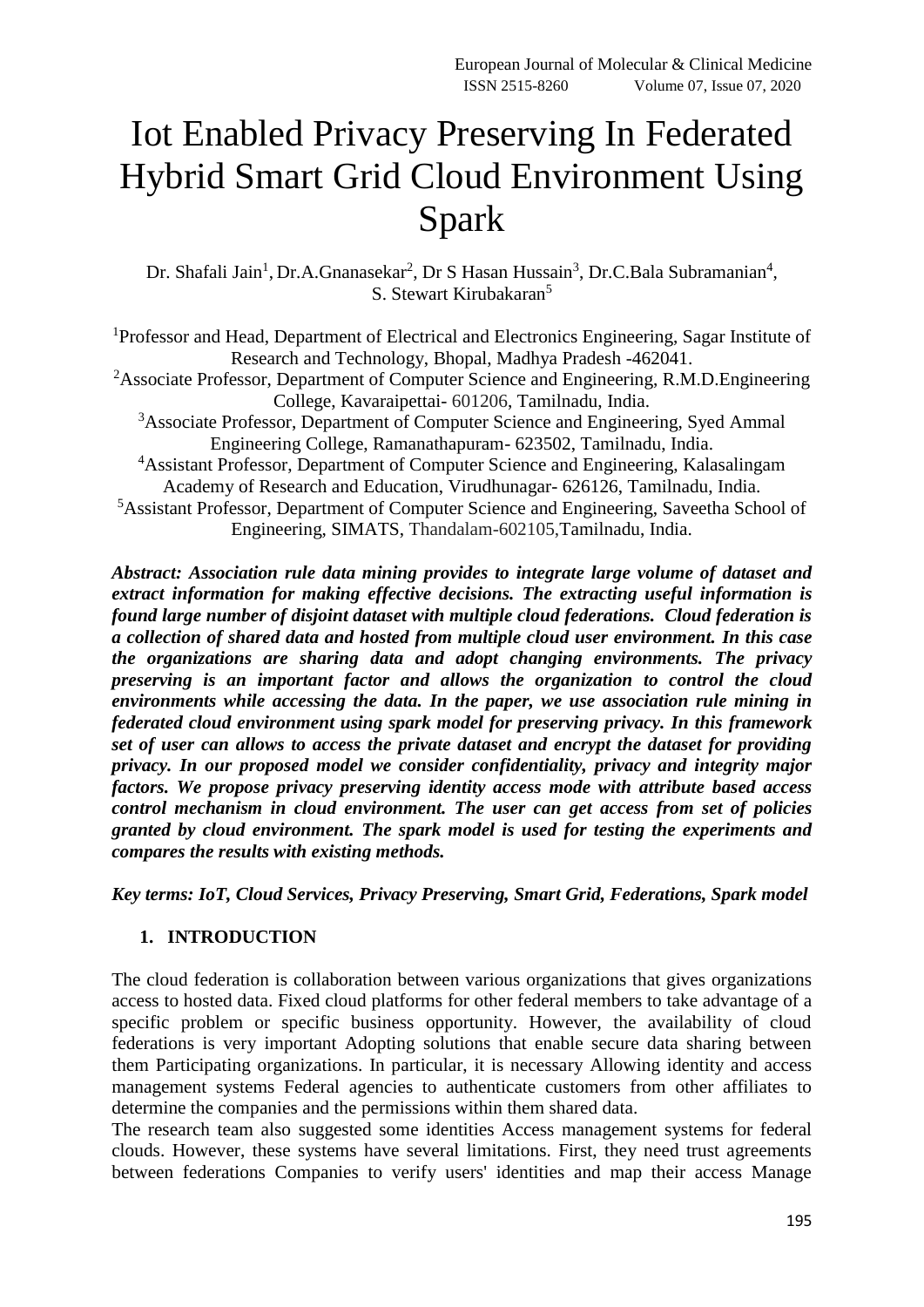policies on shared data. These solutions are not ideal contributions for dynamic and Cloud Federations Controls on the organizations. Above all, there must be partner organizations Users' identities can be checked and access control enforced policies on shared data without establishing trust agreements between them.

Second, it provides better access to specific solutions and Limit policies, partner with potential competitors. Finally, different factors evaluate policies and implement the resulting decisions. However, it is harmful users may damage access control policies or their evaluation Engine to gain unauthorized access to shared data Federal. To this day, cyberattacks rob integrity no policy decisions and no implementation points Reported, but attacks as witnesses are still possible Certification authority's on user identification characteristics. However, they do not protect the privacy of features, which convey strategic information that companies are not ready for accepting services

One of the main goals of big data is to gather useful knowledge from large datasets in practice Data Mining Techniques. An organization is effective mining for their data locally, the demand for better data will increase mining results encourage companies to share their data for mutual benefit. It is clear that data mining produces more accurate and useful results when applied in different ways datasets collected from multiple organizations. This is the process commonly known as Cooperative Data Mining (CDM). CDM can effectively address many of today's applications in multiple domains such as social networks and healthcare Finance, Construction, Cyber security, Biology, Physics. It requires the collection, maintenance, integration and analysis of joint datasets. Similarly, it could be customer data shared in insurance companies to improve their risk evaluation strategies. However, due to increasing privacy concerns about data and increased government control Privacy and companies may not share them confidential data with other organizations.

A solution Contribution to protecting data privacy is often argued Data mining is "data mining that protects privacy". However, Lack is a major drawback of existing solutions scalability and limited applicability. Also, the majority they compromise security to increase consumption Information. Companies want to source their data analytics work in our cloud environment. Effectively address their financial and performance needs. Since the cloud is an unreliable third party, data is often encrypted and then our source. In such a case, very limited work Data analytics are performed in the cloud to protect privacy. In this paper has following sections, section 2 discuss about various related works, section 3 gives models and procedure for implementing privacy model, section 4 describes proposed model with simulation and section 5 explain results and discussions.

#### *Related Work*

Cheng et al, one-to-one item mapping is suggested using a substitute technology to add duplicate items to modified each transaction dataset. In particular, the data owner attaches duplicate objects to dictionary, and then randomly maps each item to a subset values. As a result, the server could not easily find the distribution in the correct item sets in the database. Wong et al, this approach has two limitations. First, the possibility of adding counterfeit goods to it every transaction is the same. I.e., fraudulent transactions appear in a large database leading to similar frequencies cryptography analysis. Second, duplicate items were added to transaction database is different for existing objects and so on some calculations are true duplicate items can be eliminated and found. Myth et al, An approach based on Ksupport is suggested anonymity to protect each sensitive species with  $k - 1$  item in the database with similar support value. Each the modified item will not be detected from at least  $k - 1$  Items.

Wait et al, the pseudo-taxonomy tree was used to limit their approach Incidents of counterfeit goods. K-support suggests a model that extends the concept of anonymity to k-privacy, where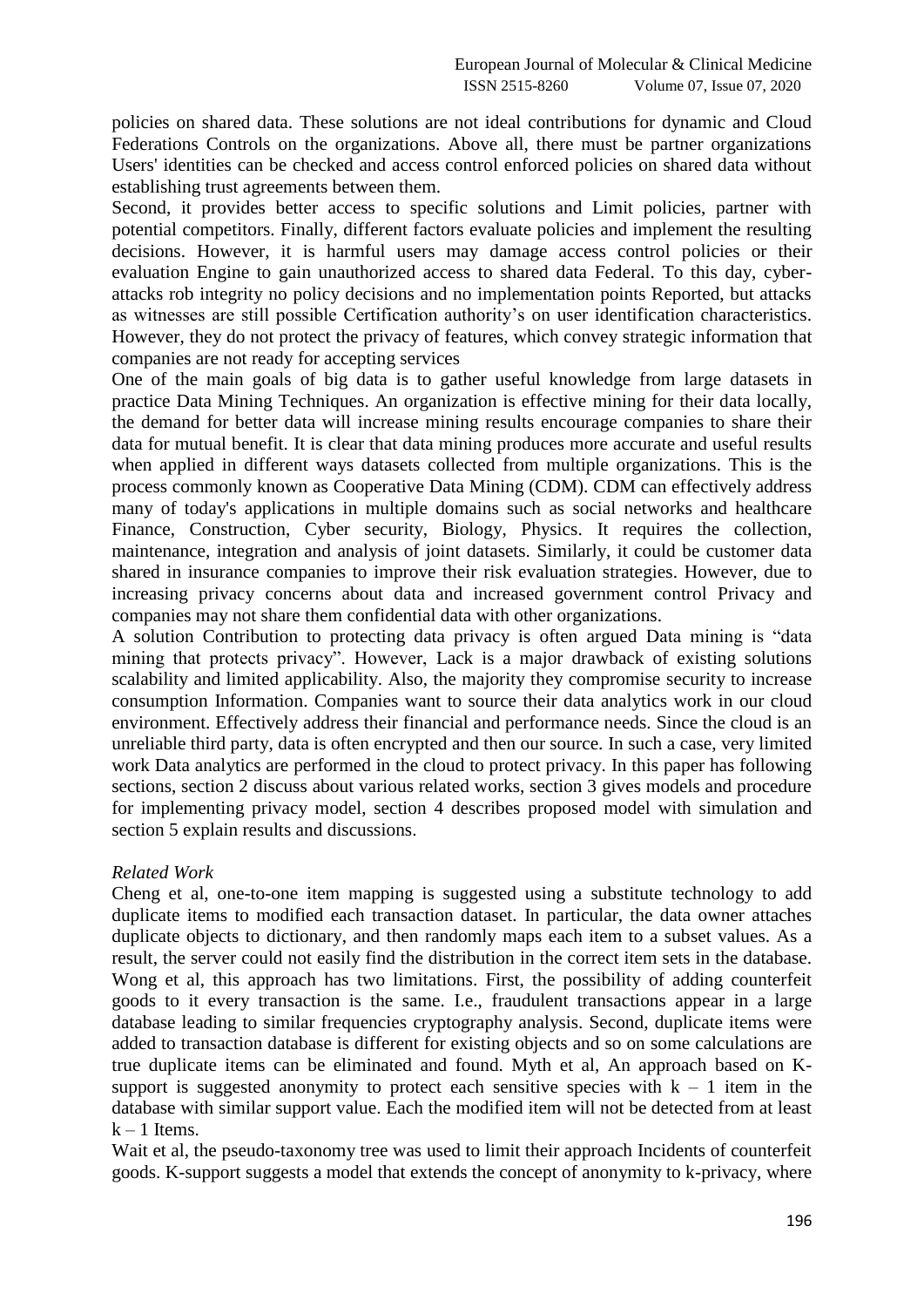each modified element is at least k - 1 identifiable from other item sets to achieve K-privacy, they first used the One to One mapping method to replace plain objects, and then Items are divided into k-size groups for k-privacy. Sater et al, duplicate transactions have been added as in the previous steps. Recently, Yi et al, Data is considered a problem the owner encrypts his / her database and stores it on a DB server.

The Consumer Association Rule Mining Task is sent  $n \geq 2$  are semi-standard servers, which enforce the association rule enter the encrypted results by collection of cloud data into the encrypted data User. They suggested three different solutions for data retrieval based on canonity, K-support and K-privacy techniques. Chung et al, privacy is specific solutions depend on the supplied Cryptocurrency system to obtain item privacy and transaction privacy Database privacy.

However, their solutions are valuable the information is therefore considered insecure. The proposed protocol addresses such security gaps. Federation Supervision includes runtime monitoring and offline auditing, FRM and FSA components, respectively. The FRM is formed by a set of distribution probes Controls all interactions between the federated during runtime Clouds; If any error is found, security Increases the alert for the administration console. FSA and more these interventions is audited offline using machine learning Techniques. Federal management supports this work Management of cloud associations.

There is an IWM component Optimized workload strategies based on computing charge Requests for implementation on members' cloud systems. The Provides administration console instead of FAM component to control, regulate and monitor the condition of the Confederacy. Through the RI component, all administrative data of important Confederation, e.g. SLA and access control policies are stored Make the registry accessible to components accordingly.

The Identity and Access Control Manager agrees our identity and access control management system. The system offers the following features: Unknown identities. The system allows access to shared data while protecting federal companies' customers Identification features also for Access Control Manager. The Depending on the anonymity of user identities (pseudo-) can be achieved Identity tokens without explicit submission of identity features. Identity Manager gives users identification tokens Contains structured information. In particular, each Username, identity attribute name, And a meaningful and secure Pederson commitment the identity attribute value of the user signed by the Identity Manager.

#### *Problem Statement and System Architecture*

This section provides an overview of what we are referring to Identification and access control system for cloud federation. As this system is intended to be part of spark Platform, we will first introduce FaaS and its platform. FaaS is the equivalent of a service for security enabled clouds Creation and maintenance of cloud associations. To this extent, It is supported by the spark platform and its graphical description is reported in Figure 1 allows you to federalize, verify cloud data and services.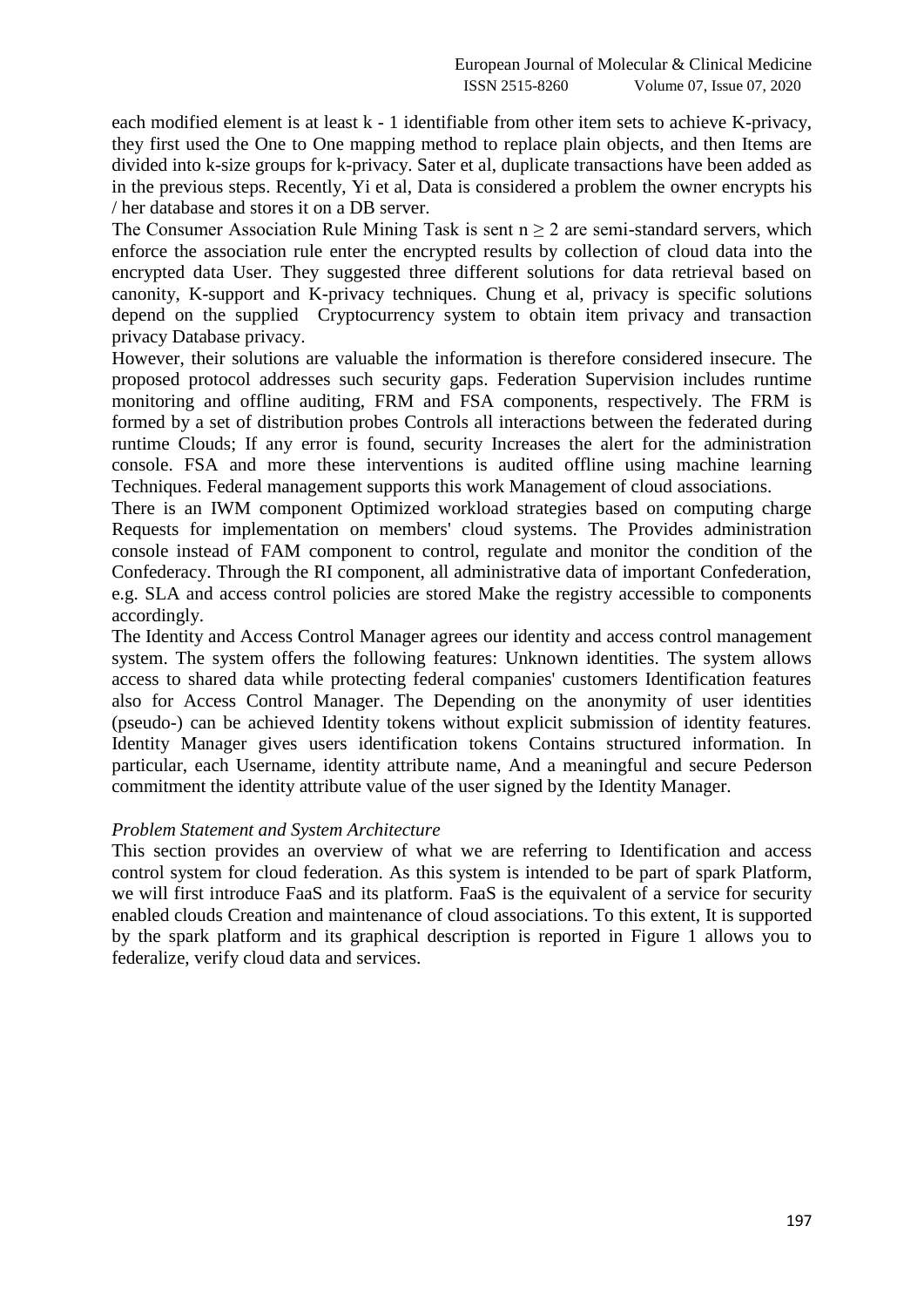

Figure 1: Identify access control model for implementing privacy preserving – Smart Grid

Secure provisioning and access through trusted identity management and access control functionality. In particular, the platform components reported in the image may be logical Recognized as Federation Monitoring and Federation Management Identity and Access Control Manager. Here we report that specific entities are a specific component Architecture. Data Owner is readymade Federated Company Share data. Data Request User in the Cloud Federation To access shared data. The Data Owner Program is a simple web-based application. It gives the data owner an interface to share data with define access control policies that control access such data. The Identity Provider Application (IDP) is cloud based application that consists of three parts and runs on the Spark Enclave. It gets recognition features from data request then generates identification tokens. Relay IDP is user-space application Network connectivity from  $\text{Encl}_{\text{IdP}}$  to  $\text{Cl}_{\text{dP}}$  Data Request Application. Interface to data allows the app to verify Verification for Encl<sub>IdP</sub> is also sent to Encl<sub>IdP</sub> data the applicant's identity characteristics and its request to issue identity tokens.

In our model, the following two entities are considered, (i). Set of users are represented U1, U2,..Uq and (ii). Cloud environments are represented as C1 and C2. The transactional database represented as Ti with respect to q users. Access Control Manager Application  $(ACM)$  such as Identity provider application, ACM launched Encl<sub>IdP</sub>, An application that has the following components:  $Enclock_M$  is a program running in the Spark enclave Symmetry is responsible for encrypting federal data using key encryption. It creates for each feature the provision in the Access Control Policy is a special secret, this is called Conditional Subscription Secret (CSS). The key is used to rebuild the federated decryption Information. Enclock clearly communicates CMS to data Applicant running the collaborative association mining with data EnclR of the request application through RelayACM. That too Keeps a record of all deliveries of CSS. CACM is an excellent deal for storing AC access control Policies and instructions defined by the data owner Encrypted data (simply, hash) is stored in ACM.

#### *Proposed Model with Implementation*

Data Privacy - Specific protocol guarantees the contents of the user's database are never disclosed for other users and for the Federated Cloud. Also, the final output is known only to the participants Users. We demonstrate the security of our protocol is better than recent jobs in visualised methods. User Accuracy - Our protocol always gives optimal results. It all depends on the basic steps for the end user Standard compliment algorithm, but implemented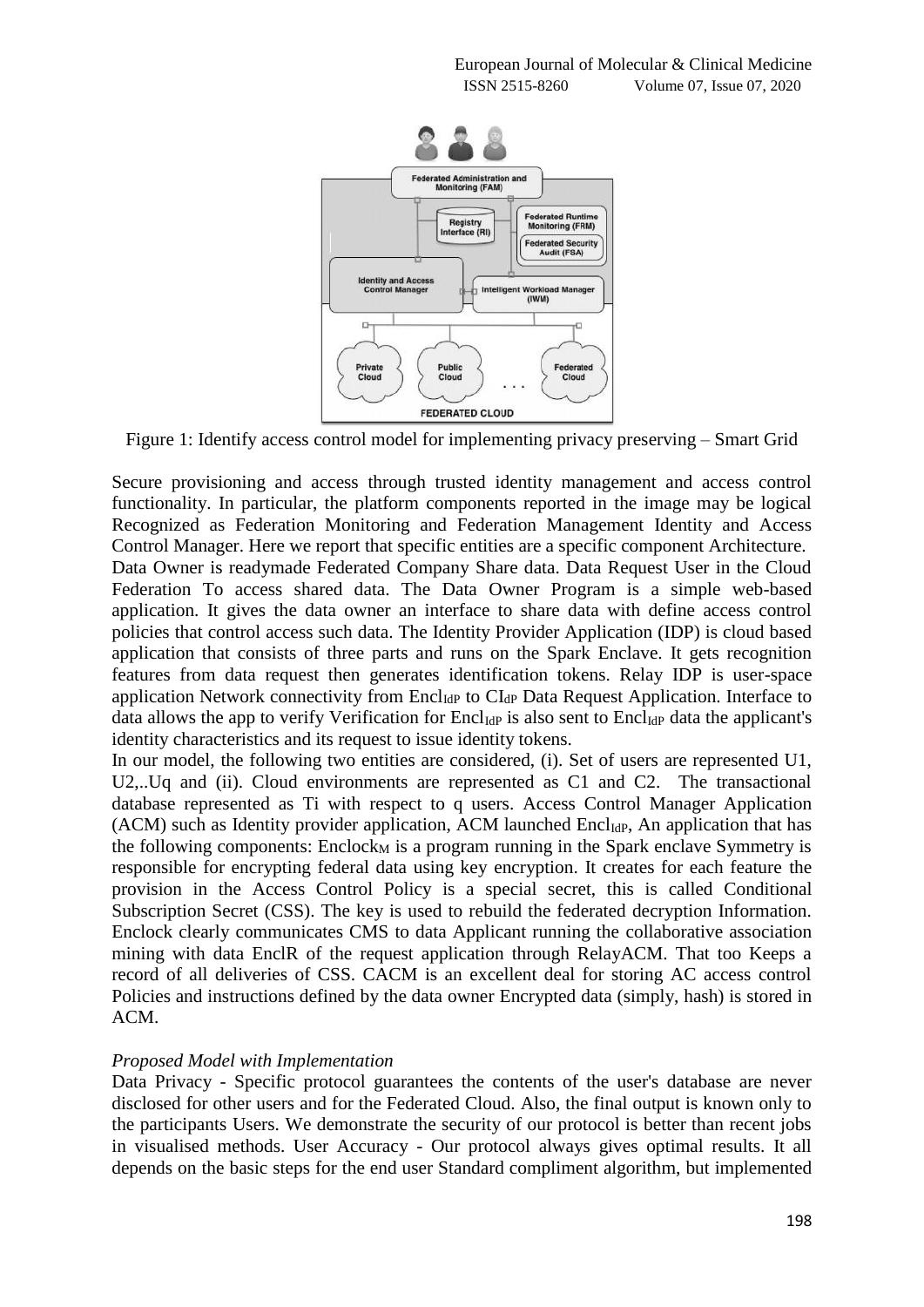Encrypted data. Maximum cloud participation - one of the primary goals increasing the use of our outsourcing cloud resources as much as possible. In our protocol, after users are outsourced C1's their databases do not belong to any of them the remaining steps in the specified protocol.

That is, all association rule mining activities. C1 and C2 work together so that it is max our sourcing advantage to the cloud environment. It is worth it note that users may be offline after our outsourcing they can also check their data and association rule mining Results when they are needed. So the scalability most functions in a specific protocol are free and well measured Supports large data applications.



Figure 2: Proposed association rule mining for implementing Smart Grid

The above figure 1 shows that proposed framework for entities among each cloud users. 1. User u can outsource the data and set of association rule mining is applied in each C1 and C2. 2. The user group can holds all the information and set of rule mining is applied for each transactional database values. 3. The encrypted database denoted as  $Encl<sub>IdP</sub>$  and Privacy preserving collaborative association rule mining is applied by using below algorithm The encryption function,

 $En_{pk}(a + b) = En_{pk}(a) * En_{pk}(b) \text{ mod } N^2$ 

Whereas secure modelling is applied for input values a and b, r represented as random number of each mask values

 $a * b = (a + r_a) * (b + r_b) - (a * r_b) - (b * r_a) - (r_a * r_b)$ 

1. Secure data outsourcing Model

Our proposed model considered set of q user denoted as U1,..,Uq and apply association rule mining with aggregated data. The  $En_{pk}$  is calculated as C1 and C2. The  $En_{pk}(T)$  is measured as follows

$$
En_{pk}(a,b) = \prod_{i=0}^{q-1} \frac{T(ai,bi) mod N pow(2)}{N}
$$

2. Secure data from frequent dataset

The Encrypted dataset has support and confidence factor denoted as  $α$  and  $β$ . Set of user U1,..,Uq and threshold values of each En<sub>pk</sub> is obtained from outsource data factors.

 $\text{En}_{\text{pk}}(\alpha) = \prod_{i=0}^{N-1} T(\alpha)$  and  $\text{En}_{\text{pk}}(\beta) = \prod_{i=0}^{N-1} T(\beta)$ 

So the confidence factor is obtained from Confidence(Enpk) =  $\alpha * \beta / N$ 

5. Experimental Results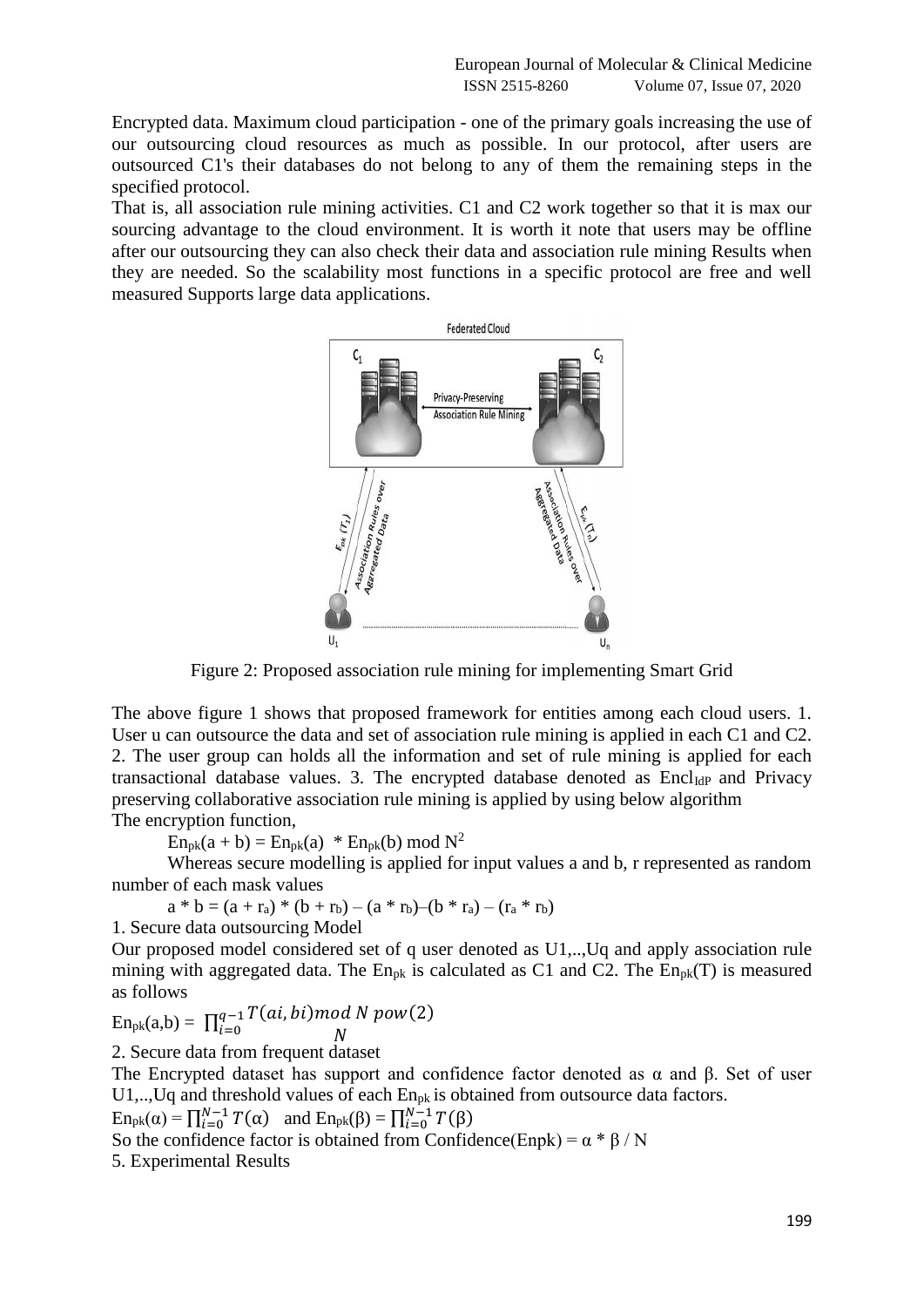We measure performance of our system using Java running on Ubuntu OS with 3.3 GHz Intel i& processor, 8GB RAM. The transaction are randomly generated and following are considered for Spark evaluation. Identity Token Issue, data request is provided by the applicant Identity Properties to the identity provider, it provides an identity Token IT for each identification feature. It has a nickname to uniquely identify the name in the system Identity trait, Pederson commitment Identity attribute value. Each identification token is digitally signed

Following the identity provider and data applicant the smart contract is stored in the chain by CIdP. Signed Allows the identity provider to verify authenticity Identity token. When the data is signed by the applicant After the identity is stored in the cloud dataset as required tokens are publicly available. Without signature, another User identification tokens can be introduced in the access controls Manage and obtain unauthorized access to federal data. Identification token registration - once recognized Tokens, data can be requested from the identity provider Request access to federated data in Access Control Manager. Then, to retrieve the data decryption key, the data request must be submitted to the Access Controller Manage identification tokens that match the feature Terms of the Access Control Policy governing access Information. Then, Access Control Manager Requesting Conditional Membership Privacy (CSS) data for Name each identifying attribute of a federated organization Log in to the control system that matches the user identity Token name. User uses CSS to obtain keys decrypt shared data that satisfies access Control mechanism. The below table shows that input dataset values of different dataset values and token. The threshold values are compared with existing methods.

| Dataset   | Token | Parameters | Iterations | and<br>Support | Threshold |
|-----------|-------|------------|------------|----------------|-----------|
|           |       |            |            | Confidence     |           |
| Redshit   | 300   | 12         |            | 0.05           | 0.87      |
| V3MD5     | 345   | 15         |            | 0.05           | 0.92      |
| ShaF4     | 568   | 15         |            | 0.05           | 0.79      |
| VmwT1     | 456   | 18         |            | 0.05           | 0.76      |
| Classfish | 347   | 21         |            | 0.05           | 0.89      |
| Sunflash  | 127   | 24         |            | 0.05           | 0.91      |

Table 1: Dataset input applied in Spark model and threshold values are obtained from our method

| Dataset   | Support and | Iterations | Convolution | <b>ToPo</b>   | <b>VSphere</b> | Proposed |
|-----------|-------------|------------|-------------|---------------|----------------|----------|
|           | Confidence  |            | Network     | Specification | Method         | Model    |
| Redshit   | 0.05        |            | 0.58        | 0.71          | 0.54           | 0.87     |
| V3MD5     | 0.05        |            | 0.71        | 0.72          | 0.82           | 0.92     |
| ShaF4     | 0.05        |            | 0.45        | 0.55          | 0.57           | 0.79     |
| VmwT1     | 0.05        |            | 0.42        | 0.58          | 0.55           | 0.76     |
| Classfish | 0.05        |            | 0.45        | 0.64          | 0.71           | 0.89     |
| Sunflash  | 0.05        |            | 0.41        | 0.71          | 0.81           | 0.91     |

The same threshold values are compared with existing protocol and shown in table 2

Table 2: Comparison result of different protocol with our proposed model.

The spark generated results for computation time, threshold values and cloud user representations. The following figure 3 shows the graphical results of each cloud user values with respect to time and transactions.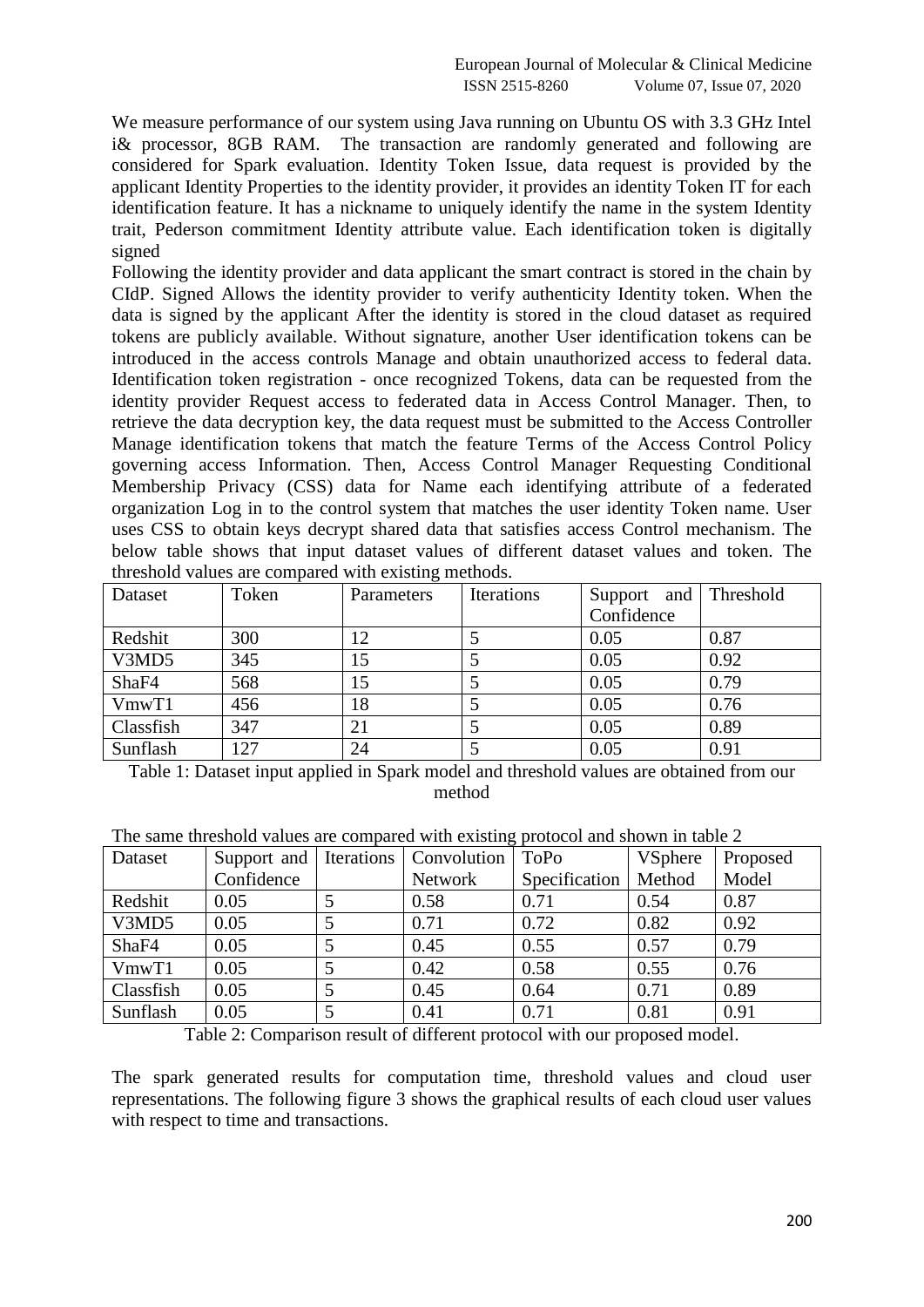European Journal of Molecular & Clinical Medicine ISSN 2515-8260 Volume 07, Issue 07, 2020



## **2. CONCLUSION**

Data mining gains strength in the cloud environment companies believe that cloud computing can effectively meet their financial and performance needs processing large amounts of data. We suggest in this article Privacy-friendly framework that allows a group of users to cooperate with us on their data and association rule mining in a federated cloud environment. We have shown the proposed protocol provides a strong security guarantee compared to the current method. Also, we evaluated our protocol by demonstrating various protocols and creating low costs among end users using spark. Our solution is secure standard semi-honest model. As a future creation, we plan explore our protocol further and improve to get it Security against malicious opponents. We do extend our research to other critical data analytical task cloud encrypted data.

## **3. REFERENCES**

- [1] A. Almutairi, M. Sarfraz, S. Basalamah, W. Aref, and A. Ghafoor, "A distributed access" control architecture for cloud computing," IEEE Softw., vol. 29, no. 2, pp. 36–44, Mar. 2012.
- [ 2] F. Zhang, E. Cecchetti, K. Croman, A. Juels, and E. Shi, "Town crier: An authenticated data feed for smart contracts," Cryptology ePrint Archive, Report 2016/168, 2016, [http://eprint.iacr.org/2016/168.](http://eprint.iacr.org/2016/168)
- [ 3] M. Singhal, S. Chandrasekhar, T. Ge, R. Sandhu, R. Krishnan, G. J. Ahn, and E. Bertino, "Collaboration in multicloud computing environments: Framework and security issues," Computer, vol. 46, no. 2, pp. 76–84, 2013
- [ 4] Bharath K. Samanthula, Salha Albehairi and Boxiang Dong, "A Privacy-Preserving Framework for Collaborative Association Rule Mining in Cloud", 2019 IEEE Cloud